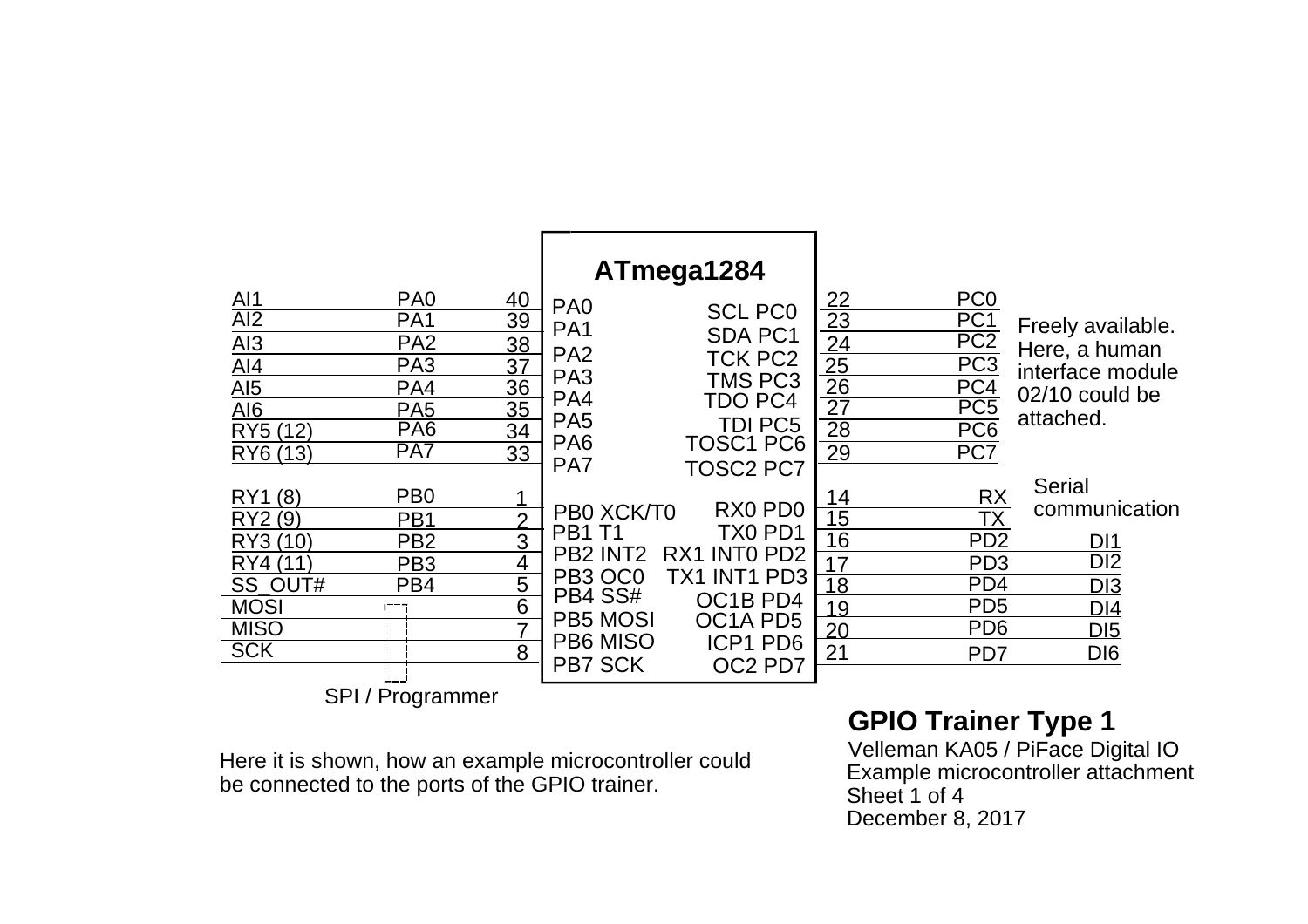





## **GPIO Trainer Type 1**

Velleman KA05 / PiFace Digital IO I/O port connectors Sheet 2 of 4 December 8, 2017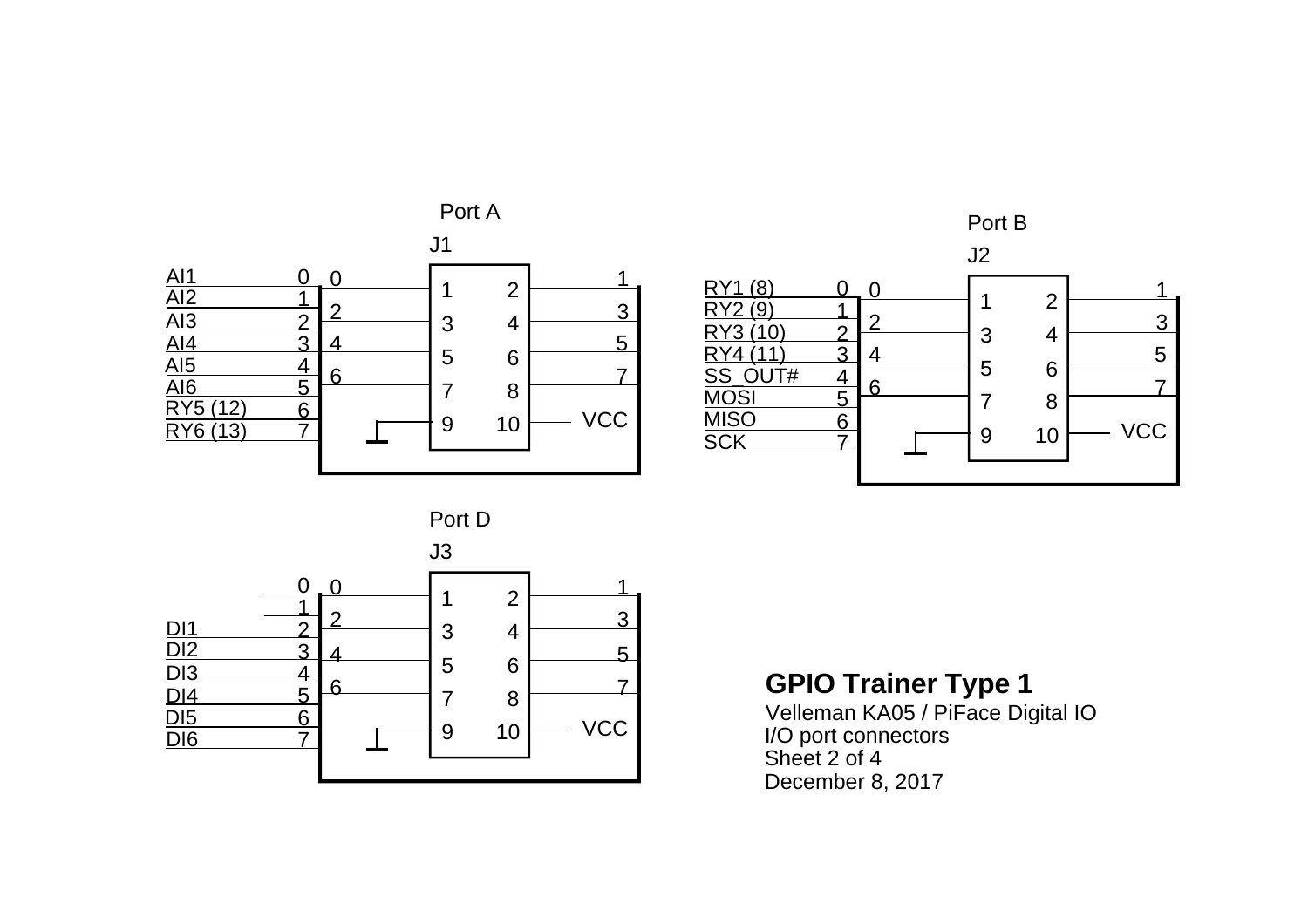

Velleman KA05 / PiFace Digital IO Sheet 3 of 4Module connectorsDecember 8, 2017